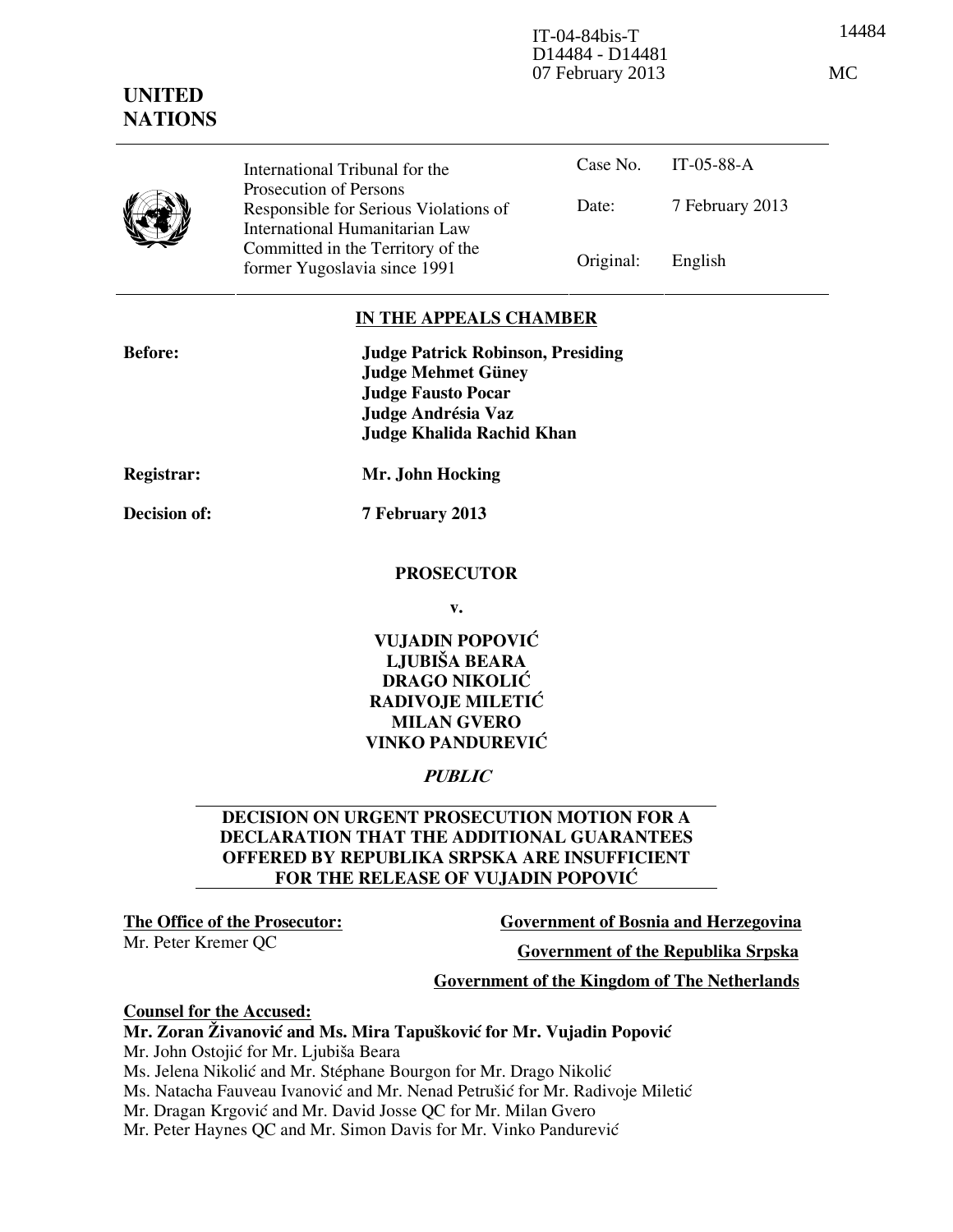THE APPEALS CHAMBER of the International Tribunal for the Prosecution of Persons Responsible for Serious Violations of International Humanitarian Law Committed in the Territory of the former Yugoslavia since 1991 ("Appeals Chamber" and "Tribunal", respectively);

RECALLING the "Decision on Vujadin Popović's Urgent Motion for Custodial Release on Compassionate Grounds", filed publicly on 30 January 2013 ("Decision"), in which the Appeals Chamber granted the request filed by Vujadin Popović ("Popović") to be provisionally released for a period of three days from 8 February to 10 February 2013 on the condition that the Government of Republika Srpska, no later than 4 February 2013, provides additional guarantees indicating that it would respect and ensure compliance with specific conditions set out in the disposition of the Decision;

**RECALLING** the "Notice of Filing Additional Guarantees from the Government of Republika Srpska", filed publicly with confidential annex by Popović on 1 February 2013 ("Notice"), in which Popović annexed additional guarantees provided by the Government of Republika Srpska ("Additional Guarantees I");

**BEING SEISED OF** the "Urgent Prosecution Motion for a Declaration that the Additional Guarantees Offered by Republika Srpska are Insufficient for the Release of Vujadin Popović", filed confidentially by the Office of the Prosecutor ("Prosecution") on 5 February 2013 ("Motion");

NOTING the "Additional Guarantees re: Decision on Vujadin POPOVIĆ's Urgent Motion for Custodial Release on Compassionate Grounds issued by the ICTY Appeals Chamber", filed confidentially by the Government of Republika Srpska on 5 February 2013 ("Additional Guarantees II"), in which the Government of Republika Srpska guarantees that Popović will spend every night from 23:00 hours to 7:00 hours in the morning on the premises of the Šekoviči police station, and that it will send a written report to the Tribunal every day during Popović's stay in the Republika Srpska; $<sup>1</sup>$ </sup>

NOTING the "Additional guarantees re. Decision on Vujadin Popović's Urgent Motion for Custodial Release on Compassionate Grounds issued by the ICTY Appeals Chamber", filed confidentially by the Government of Republika Srpska on 5 February 2013 ("Additional Guarantees III"), in which the Government of Republika Srpska guarantees that it will take full responsibility for 24-hour surveillance of Popović "by armed employees of the Ministry of the

<sup>&</sup>lt;sup>1</sup> Additional Guarantees II, paras 1-2.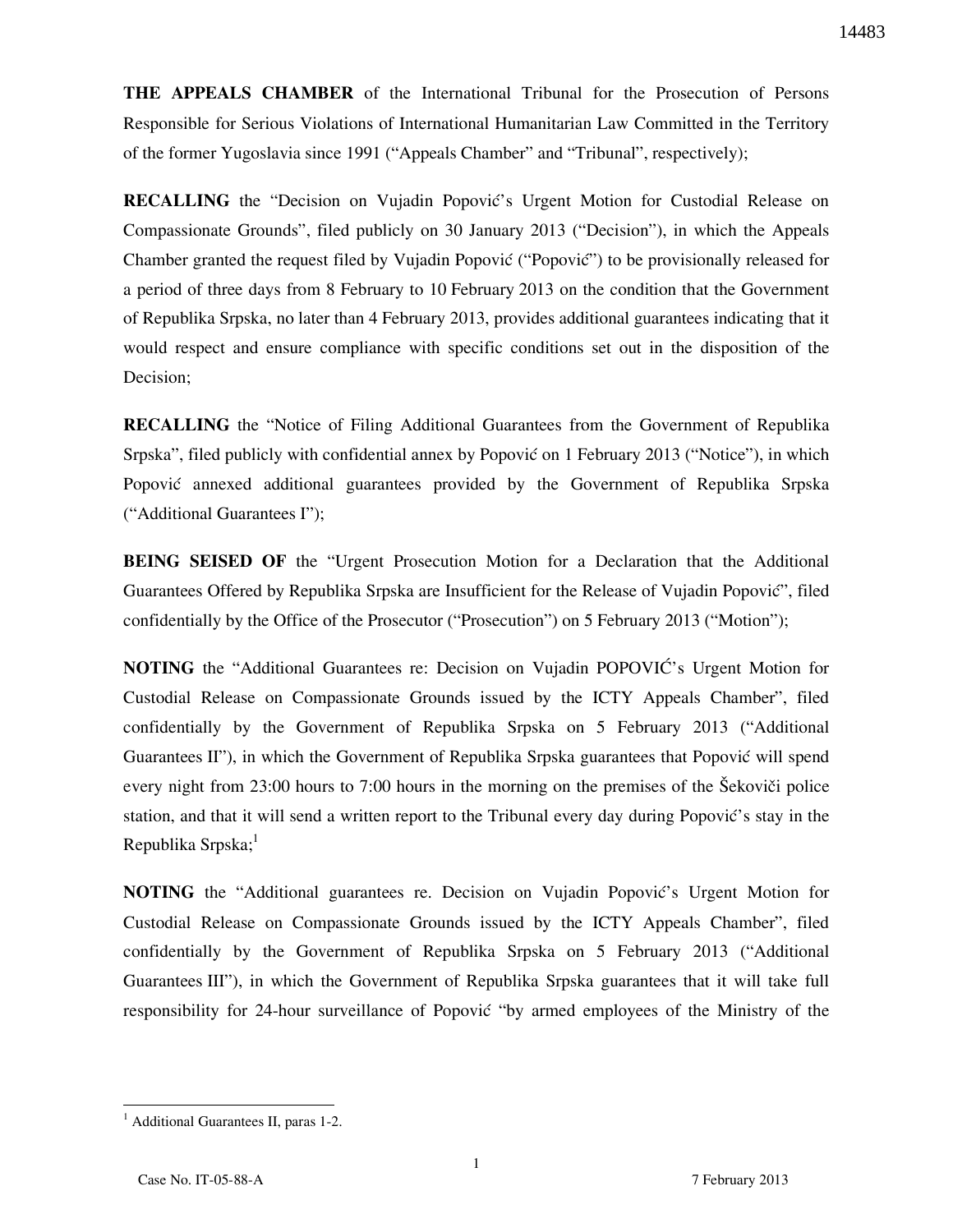Interior of Republika Srpska" and that it will bring Popović into the United Nations Detention Unit of the Tribunal should he attempt to escape; $<sup>2</sup>$ </sup>

NOTING the "Response to Urgent Prosecution Motion for a Declaration that the Additional Guarantees Offered by Republika Srpska are Insufficient for the Release of Vujadin Popović", filed confidentially by Popović on 5 February 2013 ("Response"), in which Popović argues that the Motion should be denied as "spurious", as the guarantees provided by the Government of Republika Srpska on 17 January 2013 and the Additional Guarantees I are adequate and that, " $[i]$ n any event, the Government of Republika Srpska has filed the [Additional Guarantees II] which include the missing clauses noted in the [Motion], thus rendering the [M]otion moot";<sup>3</sup>

CONSIDERING that the Additional Guarantees I fail to refer to: (i) Popović's 24-hour armed surveillance by authorised officials of the Ministry of Interior of the Republika Srpska;<sup>4</sup> (ii) Popović's immediate detention should he attempt to escape from the territory of the Republika Srpska or the custody of the authorised official(s) of the Ministry of Interior of the Republika Srpska, or should he in any other way breach the terms and conditions of his provisional release;<sup>5</sup> (iii) the local prison facility in Šekoviči, Republika Srpska where Popović shall stay each night between 23:00 hours and 7:00 hours the next day; and (iv) daily written reports being sent to the Tribunal during Popović's stay in the Republika Srpska<sup>7</sup> (together, "Missing Guarantees");

**FINDING THEREFORE** that the Additional Guarantees I do not indicate that the Government of Republika Srpska would respect and ensure compliance with all conditions set out in the disposition of the Decision;

CONSIDERING, HOWEVER, that in the Additional Guarantees II and III the Government of Republika Srpska has confirmed that it will assume responsibility for the Missing Guarantees;

CONSIDERING that the Additional Guarantees II and III were filed one day after the expiration of the time-limit set out in the Decision, but that the matter at issue constitutes a special circumstance related to humanitarian and compassionate considerations, as it concerns Popović's provisional release in order to attend the memorial service for his deceased mother;

 $\overline{a}$ 

<sup>2</sup> Additional Guarantees III, paras 1-2.

<sup>&</sup>lt;sup>3</sup> Response, paras 1, 3, referring to, *inter alia*, Guarantee of the Government of the Republika Srpska, S/M – 1/13 conf., dated 15 January 2013 attached to Addendum to Vujadin Popović's Urgent Motion for Custodial Release, 17 January 2013 (confidential).

<sup>4</sup> See Decision, p. 5.

 $<sup>5</sup>$  Decision, p. 6.</sup>